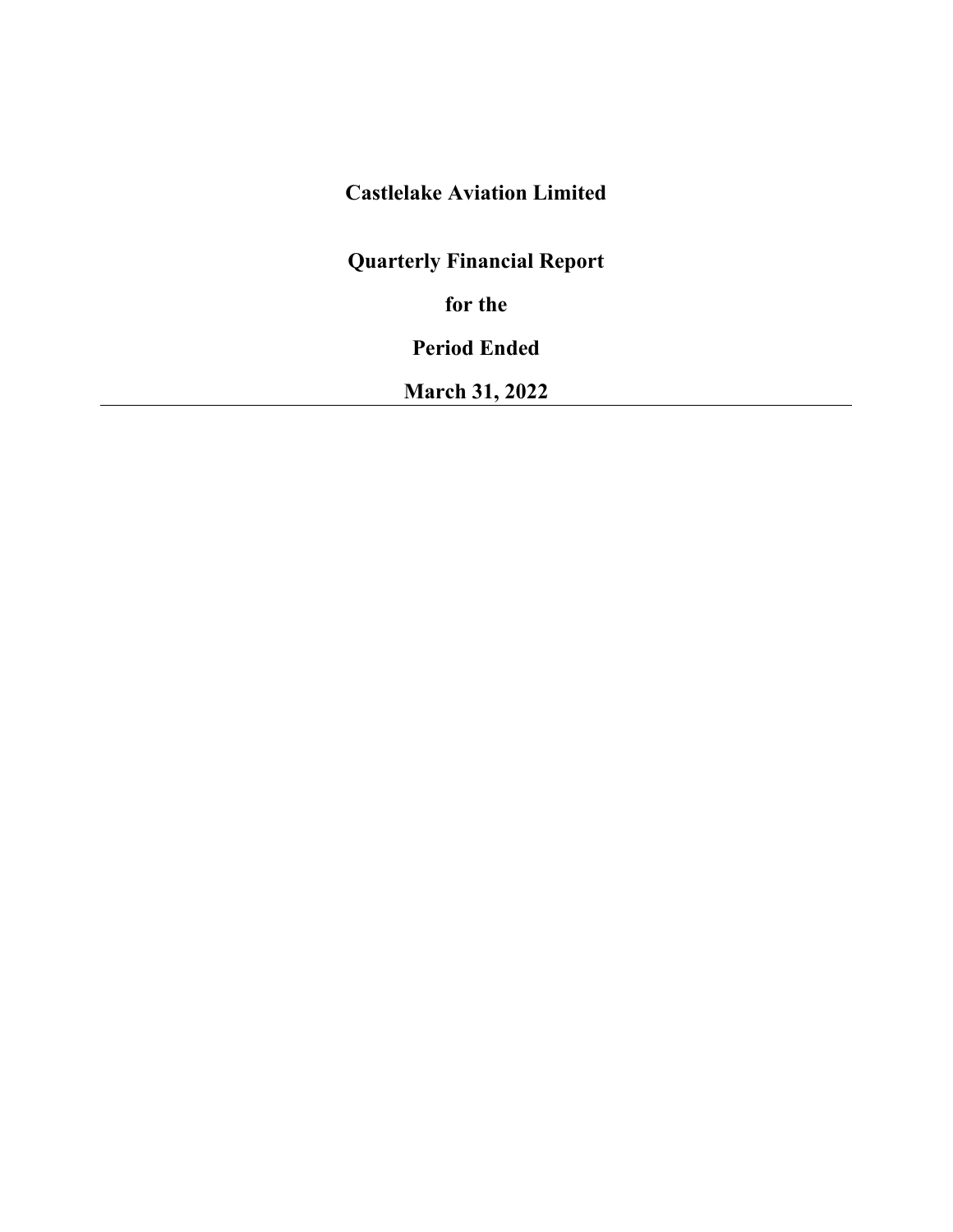# **PRELIMINARY NOTE**

*This report has been prepared in accordance with the requirements of the indenture governing the 5.000% Senior Notes due 2027 issued by Castlelake Aviation Finance Designated Activity Company on October 22, 2021 and has not been prepared and may not be utilized for any other purpose.* 

*The consolidated financial statements are prepared in accordance with accounting principles generally accepted in the United States ("GAAP") and are presented in U.S. Dollars.*

## **FORWARD-LOOKING STATEMENTS**

*This report includes forward-looking statements in addition to historical information. These forward-looking statements relate to matters such as the aviation industry, business strategy, goals and expectations concerning our market position, future operations, profitability, capital expenditures, liquidity and capital resources and other financial and operating information. We have used the words "anticipate," "assume," "believe," "budget," "continue," "could," "estimate," "expect," "intend," "may," "plan," "potential," "predict," "project," "will," "future" and similar terms and phrases to identify forwardlooking statements in this offering memorandum. Forward-looking statements reflect current expectations regarding future events, results or outcomes. These expectations may or may not be realized. Some of these expectations may be based upon assumptions or judgments that prove to be incorrect. Any such forwardlooking statements are not guarantees of future performance and involve risks, uncertainties and other factors that may cause our actual results, performance or achievements, or industry results, to vary materially from future results, performance or achievements, or those of our industry, expressed or implied in such forward-looking statements. Such factors include, among others:* 

- *the severity, extent and duration of the ongoing global COVID-19 and any governmental measures to try to contain the virus could have a negative impact on the performance of the airlines and, in turn, our liquidity;*
- *the effects of the Russia/Ukraine conflict on the global economy, in general, and the aviation industry, in particular;*
- *the ability to lease, remarket or sell aircraft on favorable terms or at all;*
- *availability of credit to airlines from the capital markets and financial institutions to provide working capital and to refinance existing indebtedness;*
- *variability of supply and demand for aircraft;*
- *difficulties and costs in acquiring or managing aircraft, on favorable terms or at all;*
- *the competitive environment in the aircraft leasing industry;*
- *the risks on the ability of lessees, borrowers and other counterparties to perform their obligations under their leases and loans;*
- *the ability of aircraft and engine manufacturers to remain financially stable and producing aircraft and engines;*
- *technological innovation and new types of aircraft and engines;*
- *proper maintenance of the aircraft;*
- *high fuel prices and fuel prices volatility;*
- *airline customers preference to purchase their own aircraft rather than entering into aircraft leasing or financing arrangements;*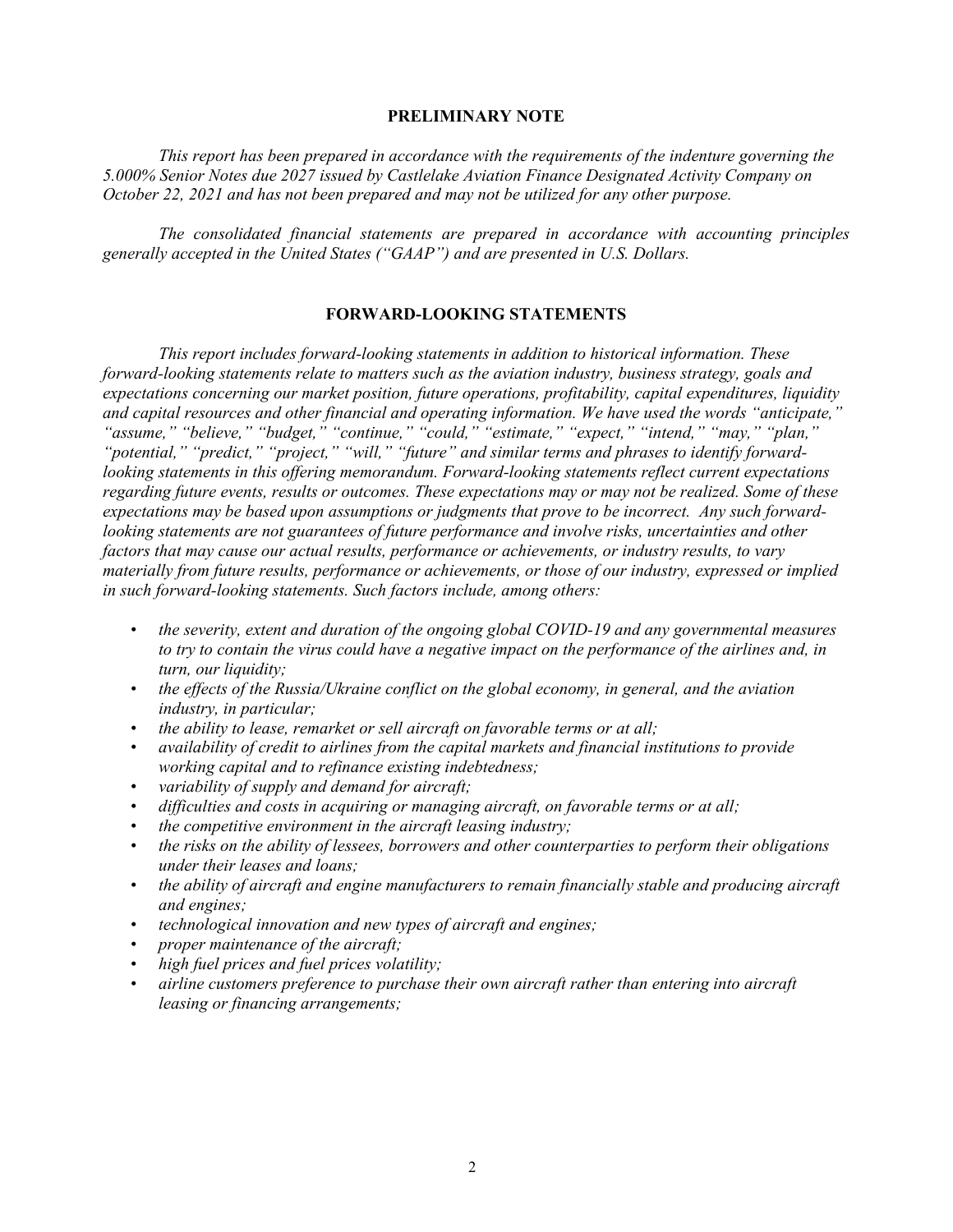- *changes in tax and exposure to a wide range of income and other taxes and tax costs as a result of operating in the multiple jurisdictions;*
- *maintenance cost of airworthiness directives compliance;*
- *environmental regulations;*
- *operational costs and obsolescence of aircraft;*
- *natural disasters;*
- *aircraft repossession costs and timing;*
- *the risk that lessees' or borrowers' fail to maintain the required insurance or that certain types of contingent insurance will become available to us;*
- *lessees' or borrowers' ability to maintain aircraft duly registered with the appropriate governmental civil aviation authority;*
- *airline customers' ability to appropriately discharge aircraft liens;*
- *changes in global economic conditions and political developments, including with respect to the invasion of Ukraine by Russia;*
- *exposure to trade and economic sanctions and other governmental restrictions;*
- *economic, legal and political risks associated with emerging markets;*
- *terrorist attacks or the fear of such attacks or civil unrest;*
- *data security and privacy risks;*
- *changes in banks' inter-bank lending rate reporting practices or the method pursuant to which LIBOR is determined;*
- *our ability to attract and retain key personnel through Castlelake L.P.;*
- *the performance of support services by Castlelake L.P. and our limited ability to terminate and limited remedies available against Castlelake under our management and servicing agreements;*
- *potential conflicts of interest with Castlelake;*
- *cybersecurity incidents involving us or our customers; and*
- *the other risks and uncertainties identified in this report.*

*Such forward-looking statements should be regarded solely as our current plans, estimates or beliefs. We do not intend to update, and do not undertake any obligation to update, any forward-looking statements to*  reflect future events or circumstances after the date of such statements. Given such limitations, you should not *rely on these forward-looking statements in making a decision whether to invest in the Notes.*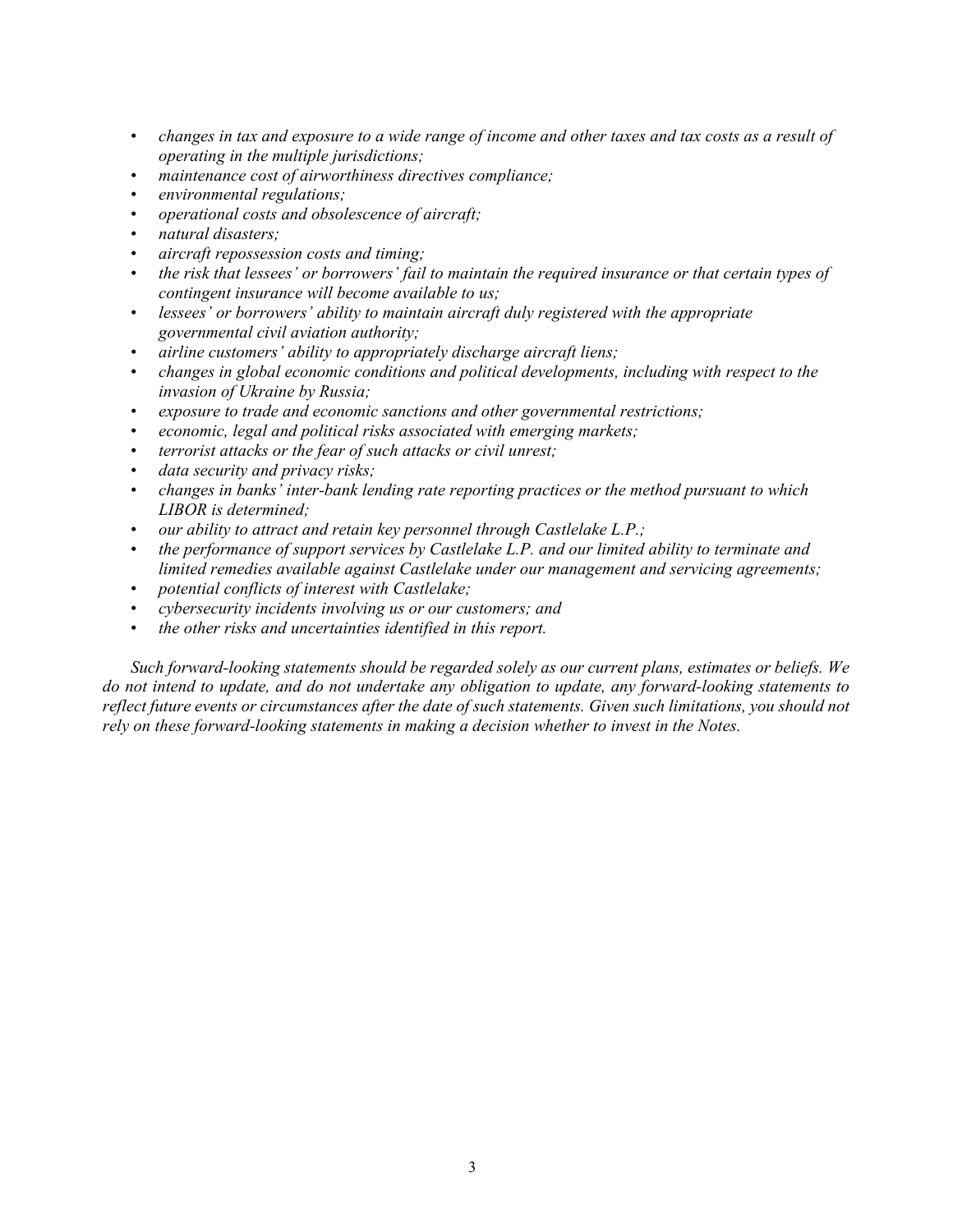## **MANAGEMENT'S DISCUSSION AND ANALYSIS OF FINANCIAL CONDITION AND RESULTS OF OPERATIONS**

*The following discussion and analysis of our financial condition and results of operations should be read in conjunction with our consolidated financial statements included elsewhere in this report and the consolidated financial statements and management's discussion and analysis included in our Annual Report for the period ended December 31, 2021. References herein to (i) "we," "us," "our," and the "Company" refer to Castlelake Aviation Limited and its subsidiaries, (ii) "Castlelake Aviation" are to Castlelake Aviation Limited but not its subsidiaries and (iii) "Castlelake DAC" are to Castlelake Aviation Finance Designated Activity Company, a direct wholly owned subsidiary of Castlelake Aviation. The discussion below contains forward-looking statements that are based upon our current expectations and are subject to uncertainty and changes in circumstances. Actual results may differ materially from these expectations. See "Forward Looking Statements" at the beginning of this report.* 

## **Overview**

We are an aircraft leasing company incorporated in August 2021. We began operations in October 2021 upon the acquisition of our initial portfolio of aircraft and other aviation related assets from funds managed by Castlelake, L.P. ("Castlelake"). We are wholly owned by affiliates of Castlelake, which has offices in Ireland, the United States, the United Kingdom and Singapore. We are engaged in the business of acquiring, marketing, leasing and selling newer generation and mid-life commercial aircraft and providing our aviation customers with other financing solutions for their aircraft and other assets. As of March 31, 2022, our portfolio consisted of 80 assets, including 67 aircraft on operating lease, 5 aircraft on finance lease, 1 aircraft off-lease (together, the "Aircraft") and 7 secured loans made to aviation related companies (collectively, the "Portfolio"). During the period from January 1, 2022 through March 31, 2022, we acquired 7 assets, consisting of 2 aircraft on finance lease and 5 aircraft held for operating lease. In addition, 2 operating leases were terminated, 1 of which subsequently became subject to a finance lease during the period and a finance lease with a US based lessee has been executed for the other aircraft. See "—Our Portfolio" below for additional information.

The Aircraft in our Portfolio consist of some of the most in-demand narrowbody, widebody and regional jet aircraft types, such as 737 family, A320 family, A220 family and A350 family aircraft. As of March 31, 2022, our Aircraft had a weighted average age of 6 years and weighted average remaining lease term of 10.0 years<sup>1</sup>. Most of our Aircraft are subject to long-term net operating leases, under which the lessee is primarily responsible for all operational and insurance costs. We have secured loans, operating leases and finance leases with 17 airlines throughout the world, including Delta Air Lines, Qatar, AirAsia, Lion Air, Air Macau and Air France.

<span id="page-3-0"></span><sup>1</sup> Remaining lease term and average aircraft age aircraft weighted by book value of the assets defined as: (i) "Aircraft and flight equipment" with respect to our on operating lease, (ii) "Net Investment in Finance Lease" with respect to our aircraft on finance lease and ( iii) "Loan investment" with respect to our loan portfolio secured by aircraft. Prior methodology used on 31 December 2021 to calculate the remaining lease term and average aircraft age aircraft was weighted by book value that, in addition to the above, included "Maintenance right and lease premium, net". Under the old methodology that included "Maintenance right and lease premium, net", on 31 December 2021, our Aircraft had a weighted average age of 6 years and

weighted average remaining lease term of 9.6 years

Under the updated methodology that excludes "Maintenance right and lease premium, net", on 31 December 2021, our Aircraft had a weighted average age of 5.8 years and weighted average remaining lease term of 10.2 years. This methodology is consistent with the original Offering Memorandum.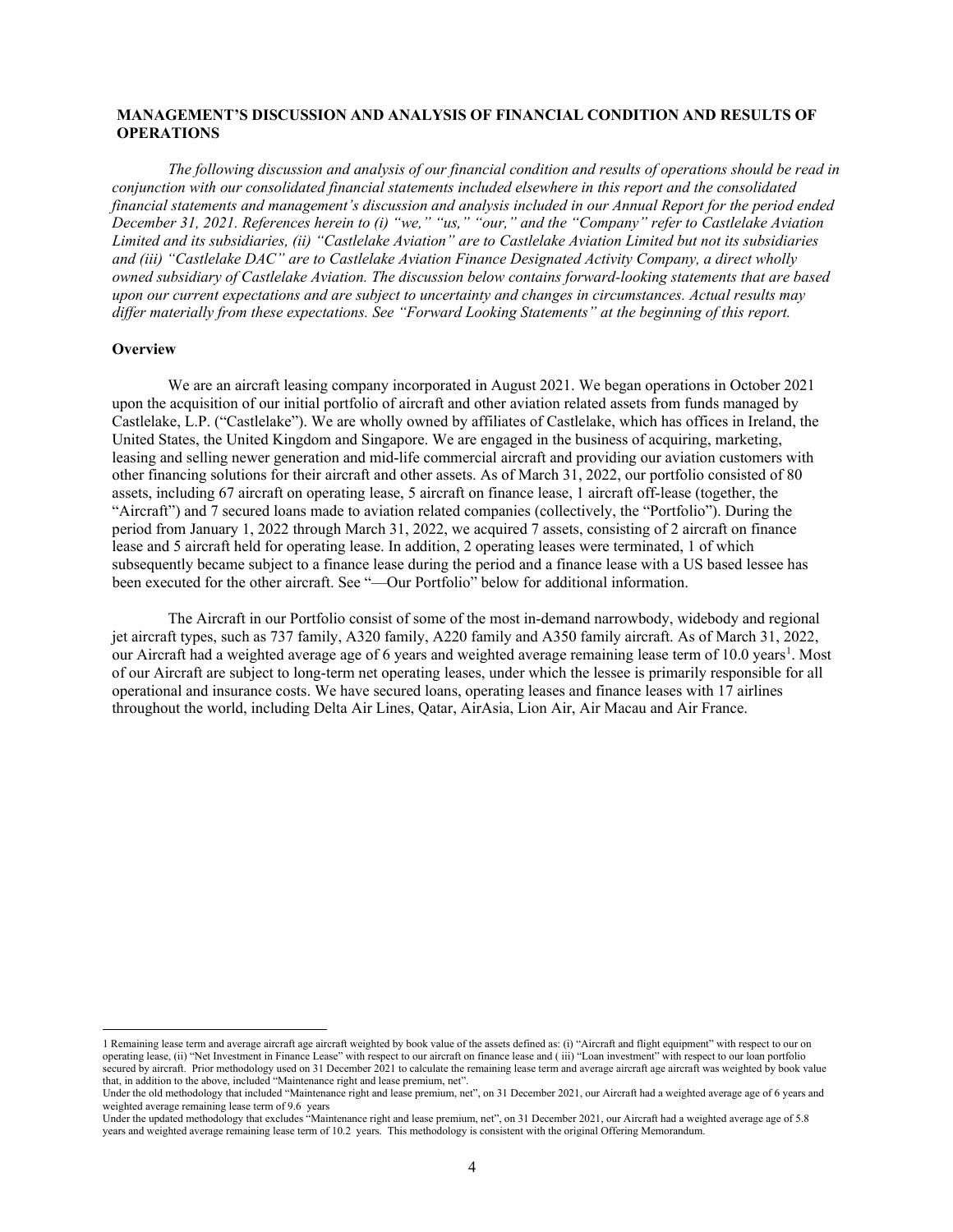## **Our Portfolio**

| <b>Manufacturer</b> | <b>Aircraft Type</b> | Number <sup>2</sup> |
|---------------------|----------------------|---------------------|
| Narrowbody:         |                      |                     |
| Airbus              | A220-100             | 8                   |
| Airbus              | A320-200             | 19                  |
| Airbus              | $A320$ neo           | 7                   |
| Airbus              | A321-200             | 3                   |
| Boeing              | B737-800             | 4                   |
| Boeing              | <b>B737 MAX 8</b>    | 4                   |
| Boeing              | B737-900ER           | 4                   |
| Bombardier          | CRJ-900              | 7                   |
| Embraer             | E-190                | 2                   |
| Widebody:           |                      |                     |
| Airbus              | A330-200             | 2                   |
| Airbus              | A330-200F            | 6                   |
| Airbus              | A330-300             | 5                   |
| Airbus              | A330-900neo          |                     |
| Airbus              | A350-900             |                     |
| <b>Grand Total:</b> |                      | 73                  |

As of March 31, 2022, our Portfolio consisted of the following Aircraft:

As of March 31, 2022, we had entered into agreements for the acquisition of an additional 31 aircraft, primarily through purchase and leaseback transactions, of which one was acquired subsequent to March 31, 2022.

As of March 31, 2022, we had also entered into letters of intent for the purchase and leaseback (finance lease) of 10 aircraft and to provide PDP financing for 7 such aircraft, none of which have closed subsequent to March 31, 2022.

Subsequent to March 31, 2022, we have entered into letters of intent for the placement of 2 engines on finance lease to an airline, none of which have closed to date. For further detail on capital support see below under "—Capital Expenditure"

## **Impact of the COVID-19 Pandemic**

The global pandemic resulting from the coronavirus ("COVID-19") resulted in a significant decrease in travel and materially impacted airline traffic and operations throughout the world, including the operations of lessees. The decreased demand in travel was caused in large part by governmental authorities around the world implementing numerous measures to try to contain the virus, such as travel bans and restrictions, border closures, quarantines, shelter in place or total lockdown orders and business limitations and shutdowns. While many of these restrictions have been lifted and domestic air traffic has seen the beginnings of a recovery, domestic air travel has not as of yet fully recovered to pre-pandemic levels and international air traffic remains well below pre-pandemic levels. In addition, to the extent infection rates significantly increase or more virulent variants of the virus emerge, it could cause governments and other institutions to re-institute restrictions and/or cause passengers to forego air travel.

Many airlines throughout the world avoided insolvency or similar proceedings solely or in large part as a result of governmental assistance and there is no assurance that governmental assistance will be available to participants in the industry in the future if the industry downturn continues. Many airlines also significantly increased their financial leverage during the pandemic which could adversely affect their future operations and liquidity and, in turn, ability to perform under their leases. The severe effects the pandemic has had on the airlines that are our customers could negatively affect their ability to make payments on the leases and/or loans that we have acquired.

<span id="page-4-0"></span> $2$  Excludes six A330-200 that are owned by Iberia which secure the loans in our portfolio and excludes 1 loan secured by intangible assets of an airline.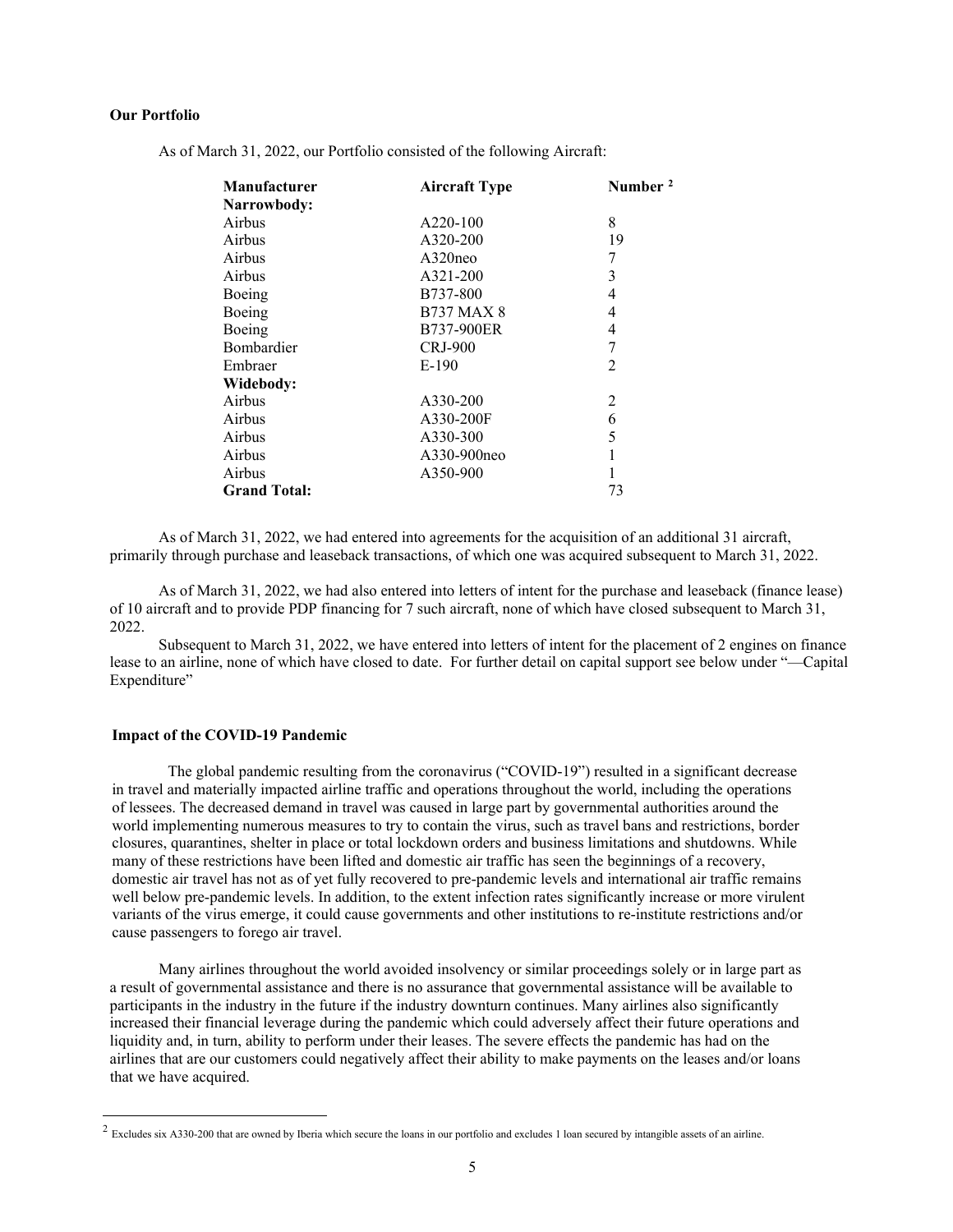Given the dynamic nature of this situation, we cannot reasonably estimate the continued impacts of the COVID-19 pandemic on our business, results of operations and financial condition for the foreseeable future. We do believe, however, that the airline industry will recover and aircraft travel will return to historical levels over the long term. Further, we believe we are well positioned to offer solutions for airlines, because we can offer the ability to lease more fuel-efficient aircraft at a time when airlines will be focused on reducing capital requirements and managing costs.

## **Ukraine/Russia Conflict**

Following the Russian military actions in Ukraine that began on February 24, 2022, the United States, the United Kingdom, the European Union and other jurisdictions imposed sanctions and other restrictive measures that effectively prohibit the leasing of aircraft to Russian airlines, in addition to prohibiting providing financing to such airlines. We do not have any aircraft on lease to Russian airlines nor do we provide financing to any such airlines and, as a result, we were not required to terminate any leases in connection with the imposition of these sanctions. We also do not have any aircraft on lease to Ukrainian based airlines.

Even though we do not have any aircraft directly affected by the conflict, the indirect consequences of the conflict could be material for the aviation industry as a whole. The conflict has caused an increase in fuel prices, which increase has been exacerbated by a significant increase in inflation around the world, each of which will likely impact the purchasing power of airlines customers as well as the airlines themselves. In addition, there have been reports in the press indicating that lessors have terminated leases for over 500 aircraft on lease to Russian Airlines. To the extent that such aircraft are able to be repatriated, it could alter supply and demand dynamics for the industry and affect lease rates and aircraft values. In addition, as a result of the effective nationalization of aircraft on lease to Russian airlines, certain types of aviation insurance have become significantly more expensive or unavailable.

The conflict in Ukraine is a significant geopolitical and economic event for the global economy and, in particular, the aviation industry, and there is uncertainty over how the future development of this conflict will affect us. At the date of this report, we cannot predict the potential financial impact of these events on our Company or the industry as a whole.

## **Significant Factors and Trends Affecting Our Business and Results of Operations**

Our results of operations have been and we expect will continue to be affected by a number of factors, including:

- general economic and political conditions, including the invasion of Ukraine by Russia in February 2022;
- the COVID-19 pandemic and the related rate of recovery in global economic conditions, in general, and the airline industry, in particular;
- the effect of government actions related to COVID-19 measures and the ensuing impact on our business and results of operations,financial condition and cash flows;
- the financing decisions of airlines, including the attractiveness of aircraft leasing to airlines;
- the number, type, age and condition of the aircraft we own;
- supply and demand dynamics for aircraft, which may be affected in the event that aircraft formerly on lease to Russian airlines are repatriated;
- the price we pay for our aircraft and lease rates we are able to obtain for our aircraft;
- the availability and cost of debt capital to finance our operations, aircraft acquisitions and strategic initiatives;
- changes in the interest rate environment and other actions taken to stem inflation;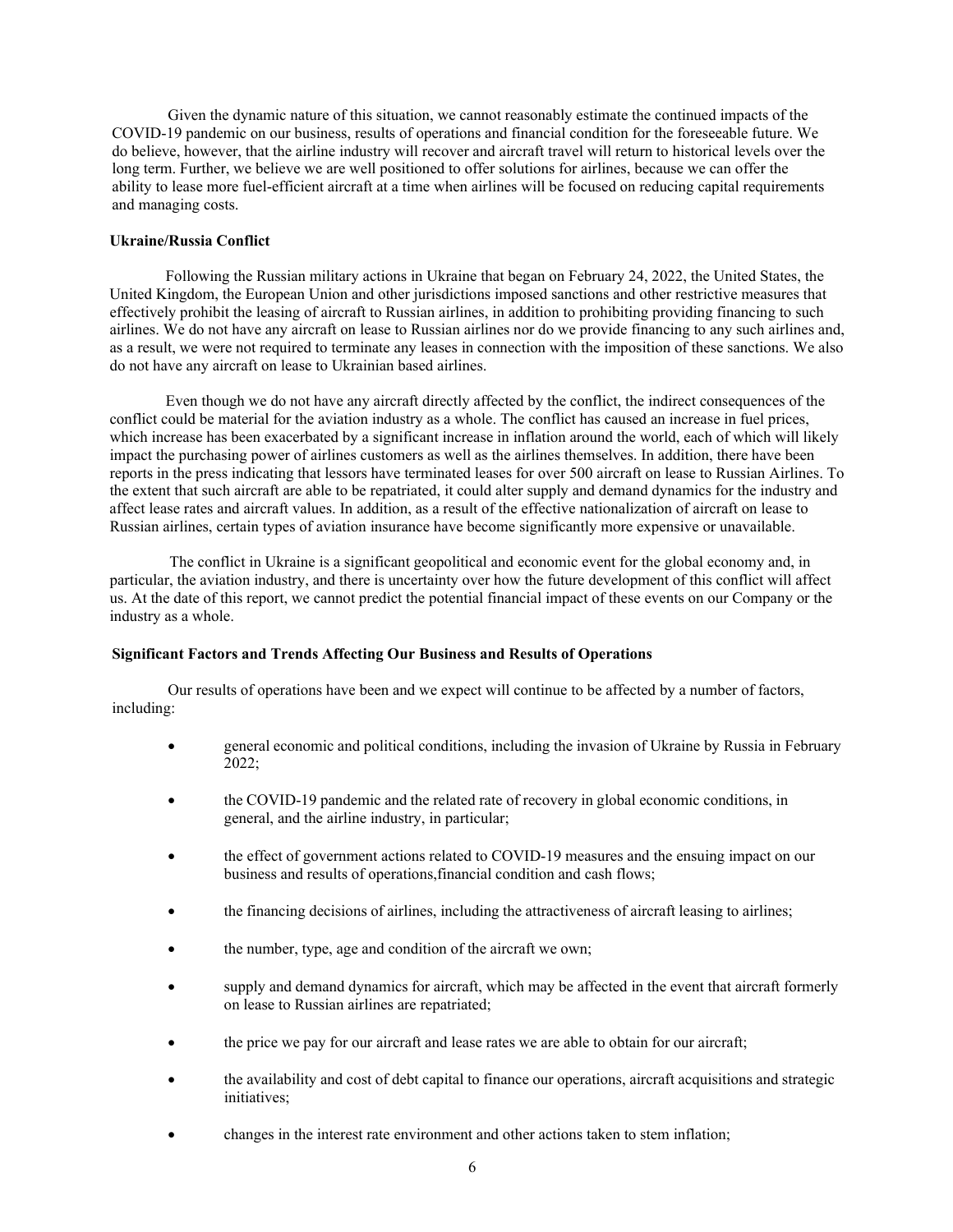- success of our aircraft trading and part-out initiatives during any given period;
- the ability of our lessees to meet their lease obligations and to maintain our aircraft in airworthy and marketable condition;
- the utilization rate of our aircraft;
- our expectations of future maintenance reimbursements and lessee maintenance contributions;
- evolving environmental, social and governance factors and related initiatives of our customers; and
- other factors affecting the airline industry including but not limited to fuel prices, political instability, currency volatility, trade policies, natural disasters, terrorist activities, labor actions, labor shortages andother global political and economic events.

## **Revenue and Expenses**

Our revenues and expenses primarily consist of the following:

## *Revenue*

*Rental income from operating and finance leases.* Revenues primarily consist of (i) basic rent received in respect of aircraft on lease to our airline customers, (ii) usage rent, (iii) interest on finance leases and (iv) end-oflease compensation.

Basic rent is usually payable monthly or quarterly. Basic rent is generally set at a fixed rate but some leases calculate basic rent at a floating rate based on LIBOR or another appropriate index. Basic rent is recognized on a straight-line basis over the life of the lease.

Usage rent is calculated based on hourly usage or cycles operated, depending on the lease agreement. Usage rent is generally recorded as revenue as it is earned under the terms of the lease. In certain circumstances usage rent is recognized on a straight-line basis, depending on the terms of the applicable contract.

Interest on finance leases is recognized using the effective interest rate method.

End of lease compensation is earned at the end of the lease and is based on usage of the aircraft and its condition upon return.

*Interest and other income.* Interest and other income consists of (i) interest income earned on loan assets and (ii) late interest payments on overdue collections on receivables with airline customers.

#### *Expenses*

*Interest expenses.* Represents interest charges incurred under our debt financings, hedge payments and amortization of debt issuance costs and debt discounts and premiums.

*Depreciation.* Depreciation is calculated on a straight-line basis over the aircraft's useful life to the estimated residual value. Residual values are determined based on aircraft type. Aircraft are depreciated at rates calculated to write off the cost of the assets to their estimated residual value, on a straight-line basis, over their estimated useful economic lives. The current estimate of useful economic life for passenger aircraft is 25 years from date of manufacture and 35 years from date of manufacture for freighter aircraft.

*Maintenance and other costs.* Maintenance costs consist of aircraft maintenance expense for which we, as opposed to a lessee, are responsible and the release of intangible assets for aircraft following the termination of their lease. Other costs generally consist of aircraft insurance.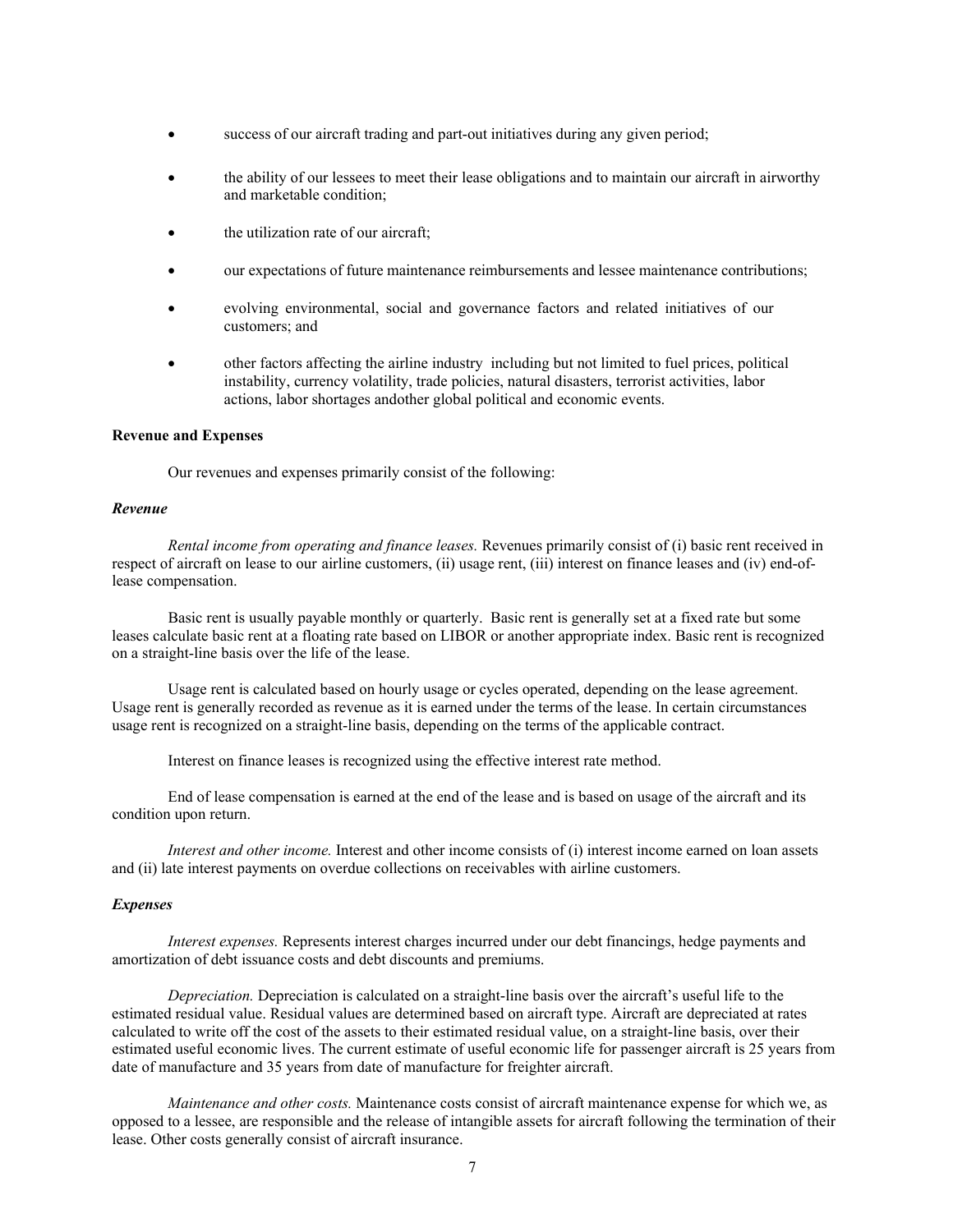*Selling, general and administrative expenses.* Selling, general and administrative expenses consist of legal and professional fees, servicing and management fees payable to Castlelake Aviation Holdings (Ireland) Limited and general and administrative expenses.

*Income tax expense.* Income tax expense is comprised of current and deferred tax.

#### **Results of Operations**

The discussion below is limited to our results of operation from January 1, 2022 through March 31, 2022.

#### *Period from January 1, 2022 through March 31, 2022*

**Rental Income from Operating and Finance Leases**. Rental income from operating and finance leases for the period from January 1, 2022 through March 31, 2022 was \$59.2 million (net of lease intangible amortization of \$4.3 million and expected credit loss of \$0.5 million) (Period from inception through December 31, 2021: \$42 million). The period over period increase in rental income was primarily due to the current period including results for a full three months as well as 7 net fleet additions. There was no end of lease income earned in the period ending March 31, 2022.

**Interest and Other Income**. Interest and other income for the period from January 1, 2022 through March 31, 2022, was \$4.3 million (Period from inception through December 31, 2021: \$3 million) and primarily consisted of interest income earned on the 7 secured loans in our Portfolio and lease deferral interest from airline customers. The period over period increase in interest income was primarily due to the current period including results for a full three months.

**Gain on Transfer to investment in finance lease.** Gain on transfer to investment in finance lease for the period from January 1, 2022 through March 31, 2022 was \$2.3 million (Period from inception through December 31, 2021: \$Nil). The balance related to a gain recognized on the transfer of an asset previously classified under flight equipment held for operating leases to net investment in finance lease.

**Income Tax**. Income tax charge for the period from January 1, 2022 through March 31, 2022, was \$2.1 million (Period from inception through December 31, 2021: Income tax benefit \$28 million). The balance predominantly relates to a movement in our deferred tax charge. The movement is mainly a result of a release of a previously recognized deferred tax asset in one of our subsidiaries, which is subject to a higher rate of corporation tax, following the transfer of an asset from Operating Lease to Finance Lease in the quarter. Deferred tax is recorded to reflect the impact of temporary differences between the amounts of assets and liabilities for financial reporting purposes and such amounts as measured under tax law. Tax loss carry forwards and accelerated tax depreciation on flight equipment held for operating leases give rise to the most significant timing differences.

**Interest Expenses***.* Interest expenses for the period from January 1, 2022 through March 31, 2022, was \$23.5 million (Period from inception through December 31, 2021: \$17 million), consisting of \$18.3 million of interest charges on debt facilities, \$3.2 million of interest charges hedge payments and amortization of debt issuance costs of \$2 million. The period over period increase in interest expense was primarily due to the current period including results for a full three months, as well as increased balance under our Revolving Credit Facility (as defined below) which was drawn on to acquire 7 assets during the period. As of March 31, 2022, we had \$2,088 million in principal amount of indebtedness outstanding and had average outstanding indebtedness for the period of \$2 billion. For additional information on our debt facilities, see "—Liquidity and Capital Resources— Financing Arrangements." As of March 31, 2022, the notional amount of the derivatives was \$1.2 billion.

**Depreciation Expense***.* Depreciation expense for the period from January 1, 2022 through March 31, 2022, was \$26.4 million (Period from inception through December 31, 2021: \$19 million), primarily consisting of the depreciation expense related to our Aircraft. The period over period increase in depreciation was primarily due to the current period including results for a full three months, as well as the 5 net fleet additions.

**Maintenance and Other Expenses.** Maintenance and other expenses for the period from January 1, 2022 through March 31, 2022, was \$2.3 million (Period from inception through December 31, 2021: \$3 million), primarily consisting of asset maintenance costs and consultancy charges.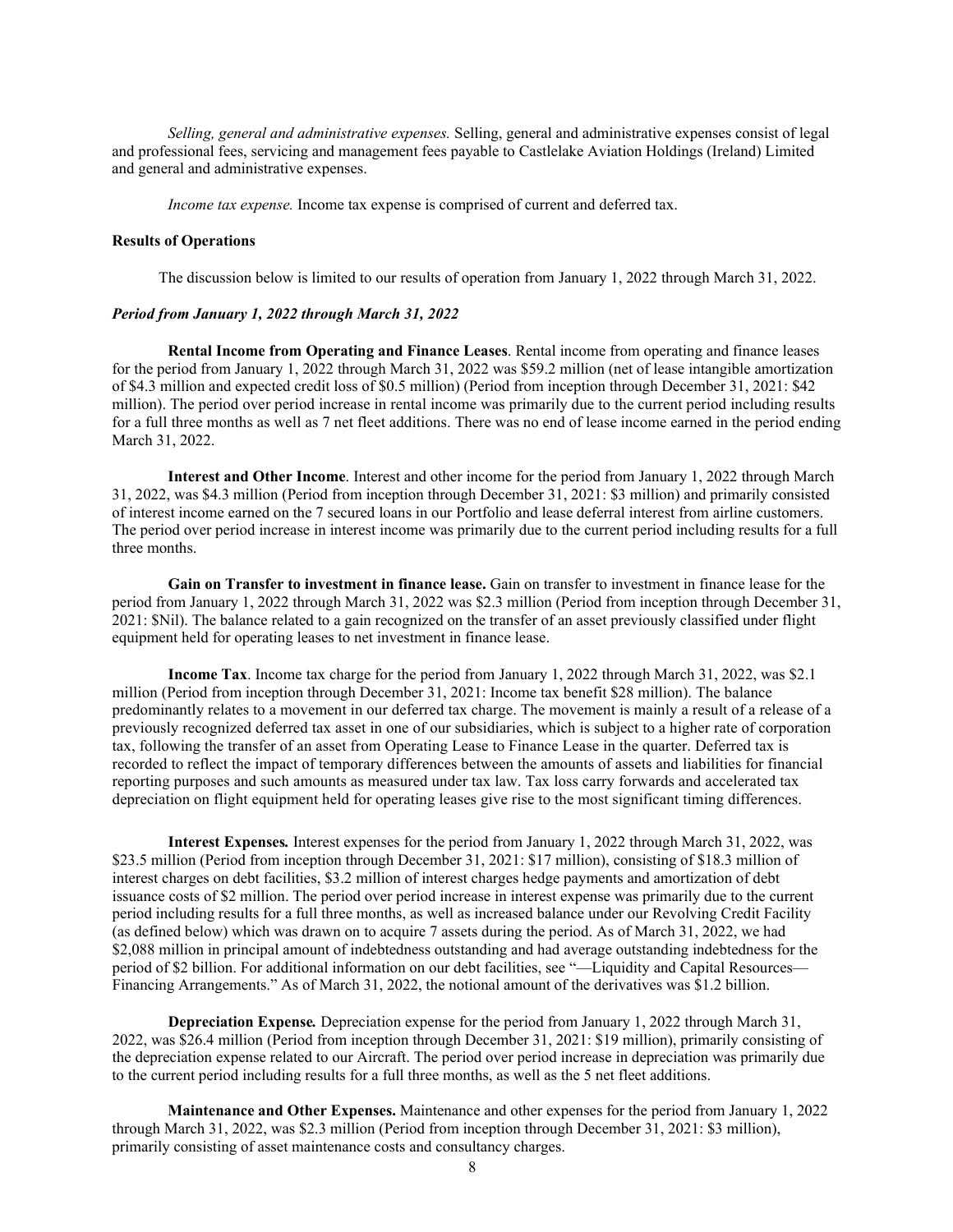**Selling, General and Administrative Expenses.** Selling, general and administrative expenses for the period from January 1, 2022 through March 31, 2022, was \$4.6 million (Period from inception through December 31, 2021: \$4 million), primarily consisting of legal and professional fees of \$0.6 million, servicing and management fees payable to Castlelake of \$2.6 million, management services fees of \$0.4 million, accounting fees of \$0.4 million and various other general and administrative expenses of \$0.6m.

## **Liquidity and Capital Resources**

#### *Overview*

Our primary sources of liquidity include available cash and cash equivalents balances, cash flows from operations, including through aircraft sales and trading activity, and availability under our Revolving Credit Facility (as defined below). We may also seek to raise liquidity or address liquidity needs by accessing the capital markets including through the incurrence of additional revolving or term loan facilities or the issuance and sale of debt securities, as well as through the sale of equity to Castlelake and potentially third-party investors. Access to additional debt and equity capital will be a driver of our growth. In addition to the previously mentioned items, we have considered the impact of trade receivables and deferral balances on our liquidity position. We believe that we will have sufficient liquidity to finance our operations and strategic objectives for at least the foreseeable future.

As of March 31, 2022, we had total principal indebtedness of \$2,088 million (as at December 31, 2021: \$1,873 million), consisting of \$1,668 million (as at December 31, 2021: \$1,453 million) of secured principal indebtedness and \$420 million (as at December 31, 2021: \$420 million) of unsecured principal indebtedness.

As of March 31, 2022, receivables due from customers amounted to \$17.3 million (as at December 31, 2021: \$18 million) and consisted of trade receivables and deferred receivables. We had gross trade receivables of \$3.7 million of which an allowance for bad debt of \$3 million has been provided for. Trade receivables represent amounts billed and overdue from customers as at March 31, 2022. We had gross deferral amounts of \$59 million of which an expected credit loss of \$42 million has been provided for. Deferral amounts represent amounts contractually agreed with customers to be paid at a date in the future and are not overdue as at March 31, 2022. The majority of our expected credit loss provision on lease deferrals were assumed as part of the acquisition accounting, upon acquisition of our initial portfolio.

As of March 31, 2022, we had \$159 million (as at December 31, 2021: \$156 million) of cash and cash equivalents and \$499 million (as at December 31, 2021: \$719 million) of unused capacity under our Revolving Credit Facility.

## *Cash Flows from Operating Activities*

For the period from January 1, 2022 through March 31, 2022, net cash provided by operating activities was \$38.8 million (For the period from Inception through December 31, 2021: \$301 million), which primarily consisted of revenues and expenses as discussed above, net of non-cash adjustments.

#### *Cash Flows from Investing Activities*

For the period from January 1, 2022 through March 31, 2022, net cash used by investing activities was \$327.4 million (For the period from Inception through December 31, 2021: \$2,604 million), which for each period primarily consisted of the consideration paid for the assets acquired during the period (see "Overview" for additional information).

#### *Cash Flows from Financing Activities*

For the period from January 1, 2022 through March 31, 2022, net cash provided by financing activities was \$291 million (For the period from Inception through December 31, 2021: \$2,460 million), which primarily consisted of \$220 million of proceeds from borrowings under the Revolving Credit Facility to fund fleet acquisitions as described below under "—Financing Arrangements" and \$72 million of proceeds from the issuance of shares to affiliates of Castlelake.